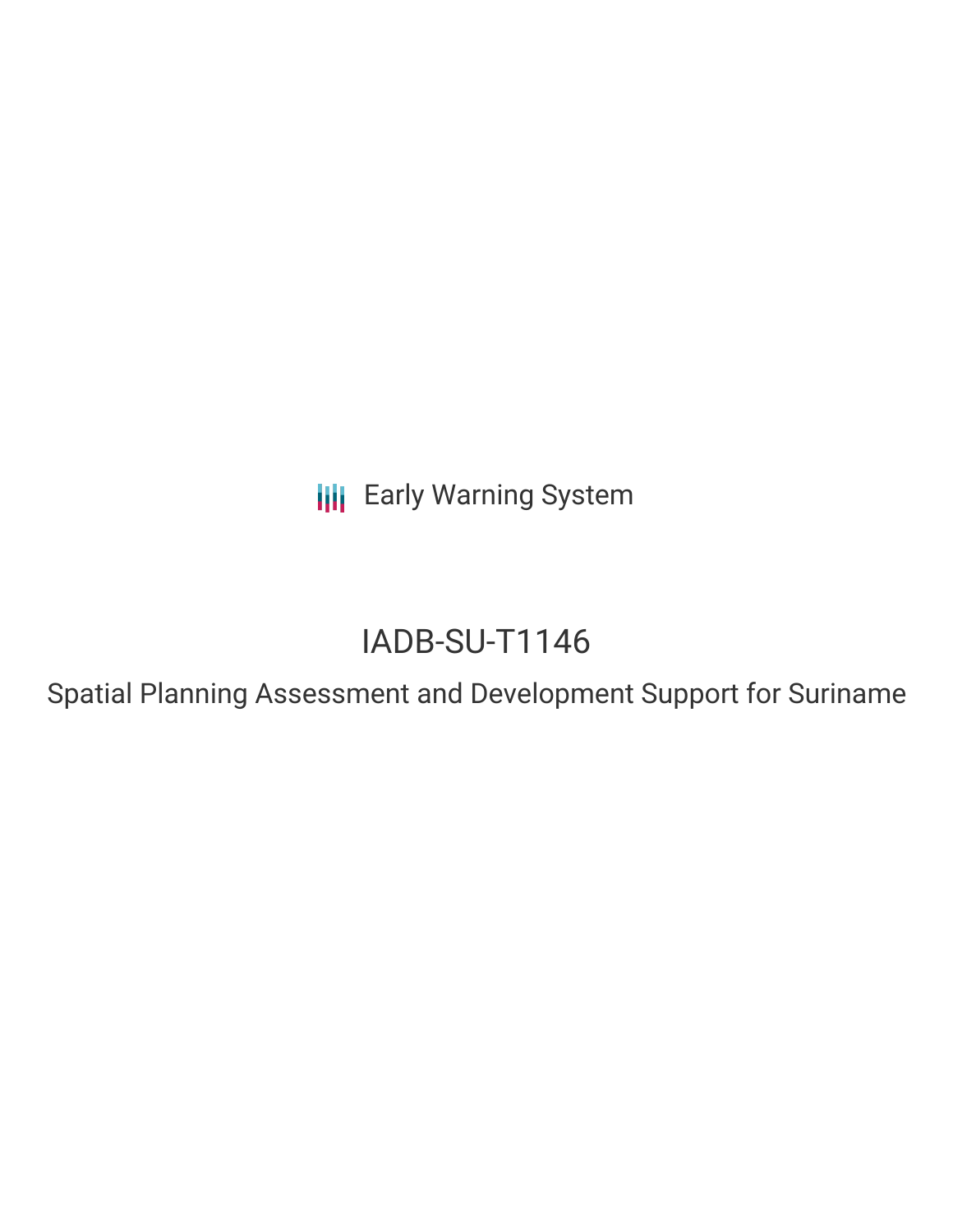

# Early Warning System Spatial Planning Assessment and Development Support for Suriname

### **Quick Facts**

| <b>Countries</b>               | Suriname                                   |
|--------------------------------|--------------------------------------------|
| <b>Specific Location</b>       |                                            |
| <b>Financial Institutions</b>  | Inter-American Development Bank (IADB)     |
| <b>Status</b>                  | Approved                                   |
| <b>Bank Risk Rating</b>        | C                                          |
| <b>Voting Date</b>             | 2021-12-01                                 |
| <b>Borrower</b>                | Goverment of Suriname                      |
| <b>Sectors</b>                 | <b>Construction, Technical Cooperation</b> |
| <b>Investment Amount (USD)</b> | \$0.30 million                             |
| <b>Project Cost (USD)</b>      | $$0.30$ million                            |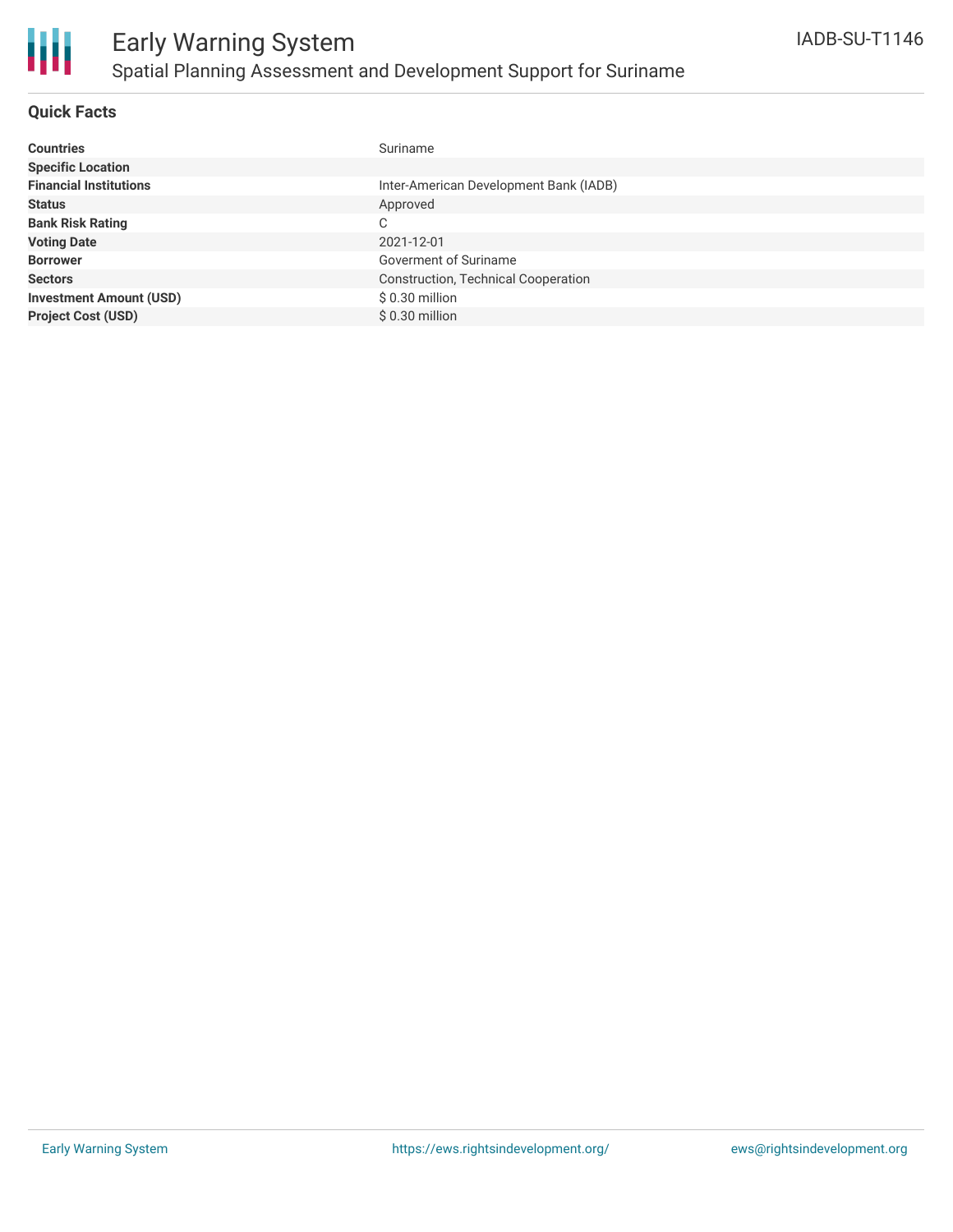

### **Project Description**

To support the government of Suriname in developing a cohesive and environmentally sound spatial planning legislation, by providing recommendations on the necessary institutional arrangements for its implementation.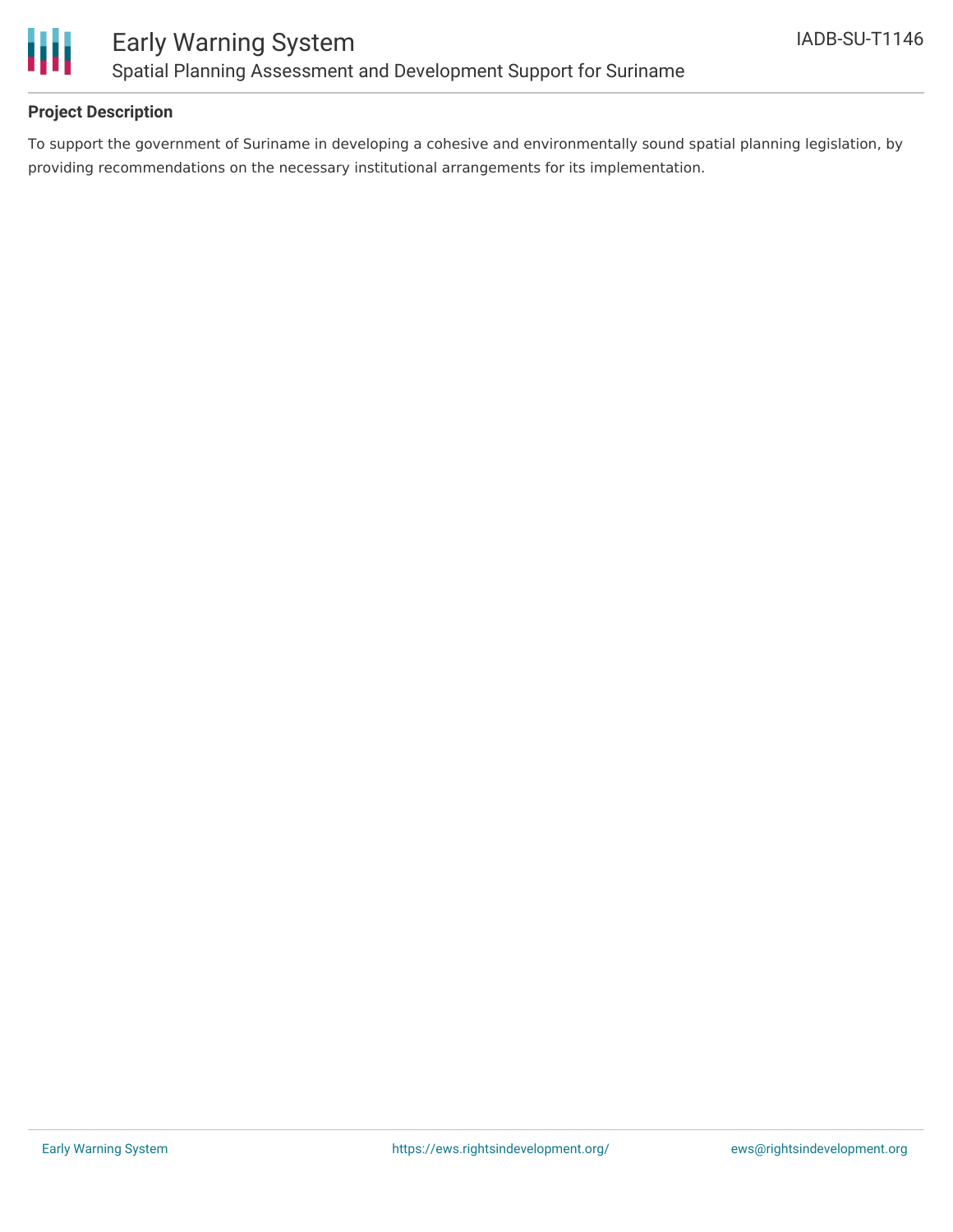

# Early Warning System Spatial Planning Assessment and Development Support for Suriname

### **Investment Description**

• Inter-American Development Bank (IADB)